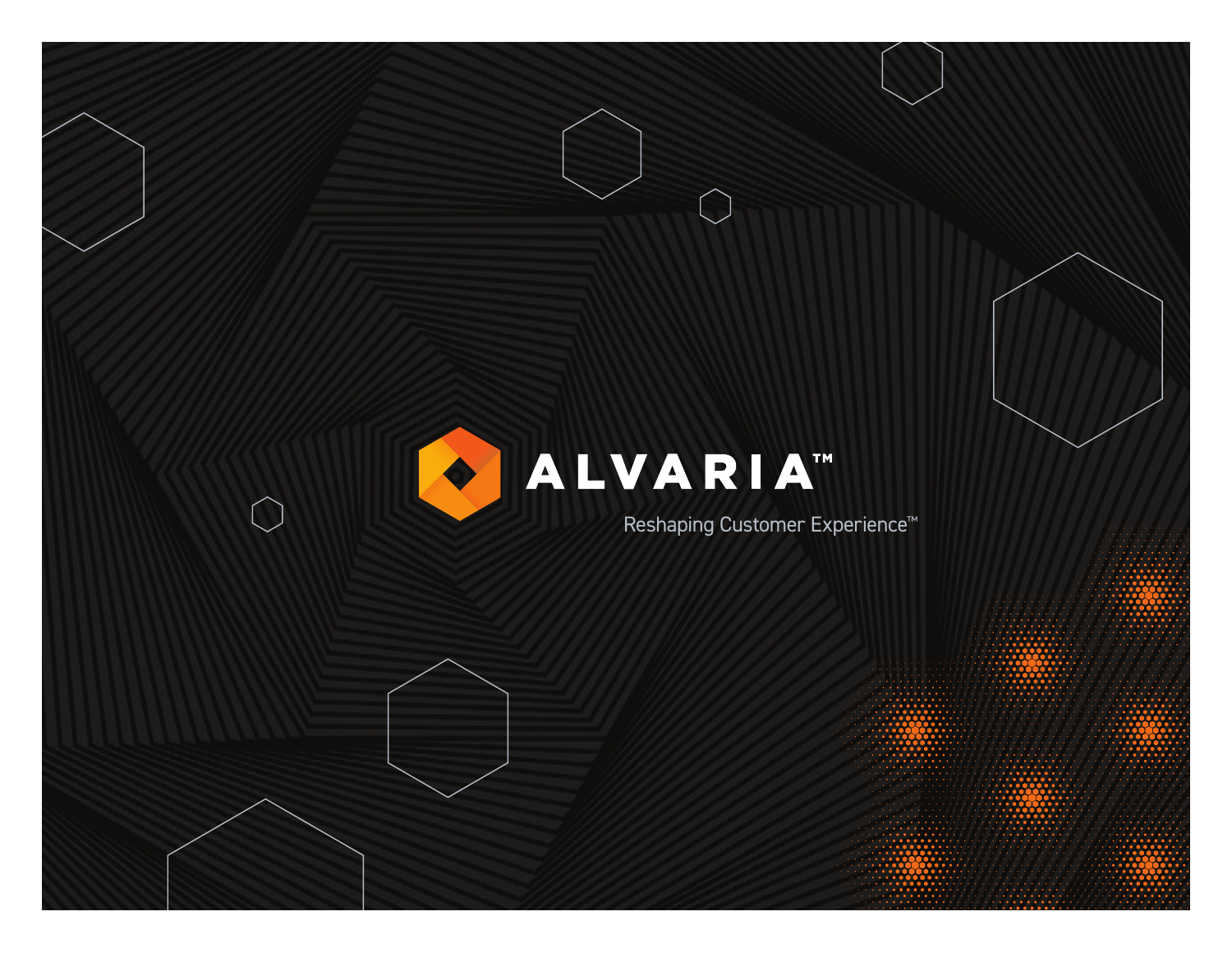

## Highly evolved customer experience and workforce engagement software

Alvaria delivers higher intelligence and efficiency for optimized customer experience (CX) and workforce engagement solutions that are scalable, resilient and secure with speed and pinpoint accuracy.

 $\begin{bmatrix} 1 & 1 \end{bmatrix}$ 

| <b>Company Highlights</b>  | <b>Leadership Team</b>   |                        |
|----------------------------|--------------------------|------------------------|
| <b>Alvaria Launch Date</b> | <b>Jeff Cotten</b>       | <b>Sweety Rath</b>     |
| 2021                       | CHIEF EXECUTIVE OFFICER  | <b>SVP GLOBAL HUMA</b> |
| <b>Originally Founded</b>  | <b>Tim Dahltorp</b>      | <b>Steve Seger</b>     |
| 1973                       | CHIEF FINANCIAL OFFICER  | <b>CHIEF COMMERCIA</b> |
| <b>Employees</b>           | <b>David Funck</b>       | <b>Ed Skowronski</b>   |
| $1.600 +$                  | CHIEF TECHNOLOGY OFFICER | <b>CHIEF CUSTOMER</b>  |
| <b>Partners</b><br>200     |                          |                        |

**N RESOURCES** 

2

L OFFICER

OFFICER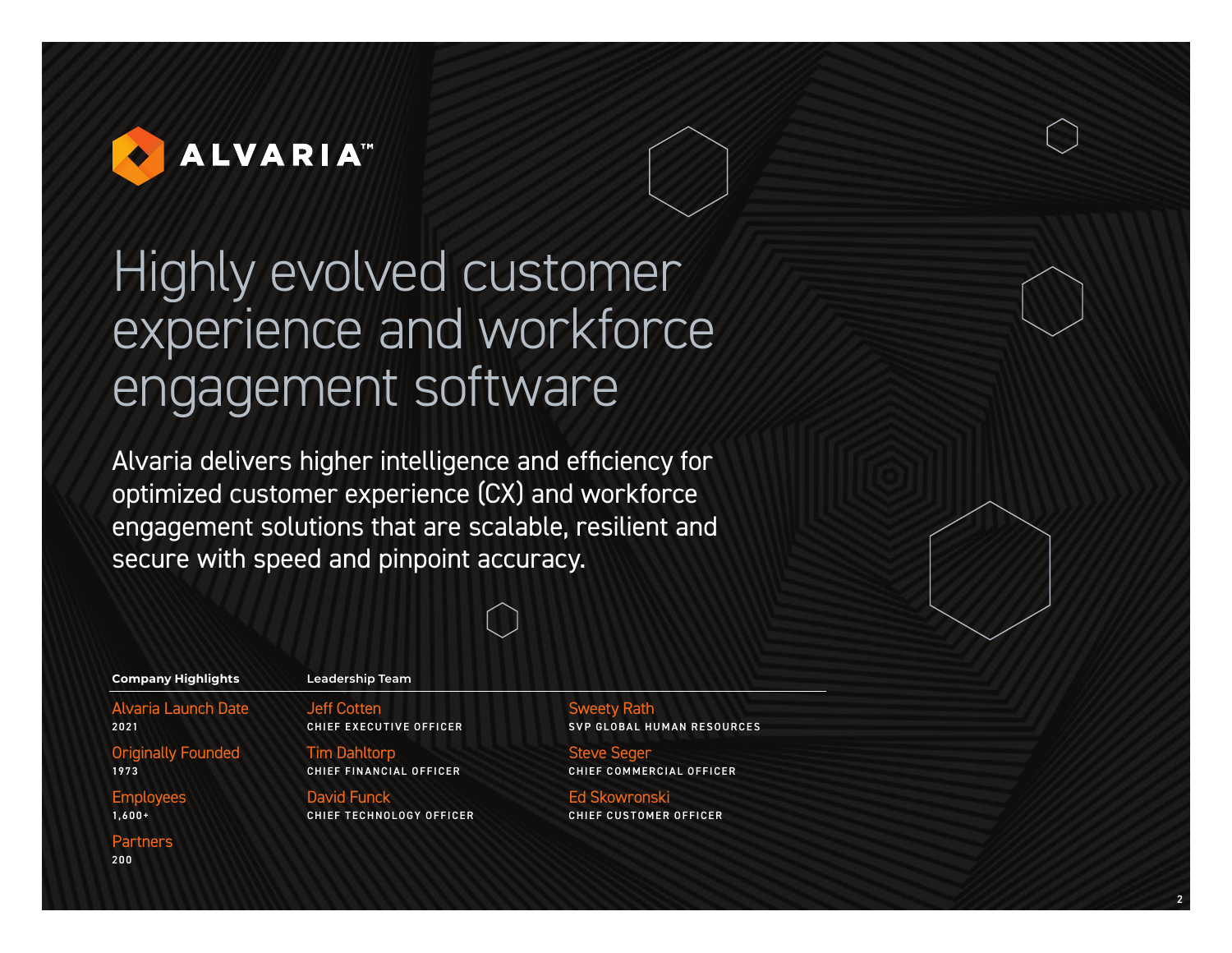## In an increasingly competitive marketplace dominated by customer expectations, businesses can no longer afford to entrust critical customer experience operations to anything less than best-of-breed technology. Customer satisfaction is the key to retention and continued lifetime loyalty success for top brands across all industries and verticals. It takes an experienced, skilled business partner to deliver the best customer and workforce engagement solutions to enable businesses to deliver the type of service today's consumers expect.

Research shows, 79% of customers surveyed feel the experience a company provides is just as important as its products or services.<sup>1</sup>

From inbound and outbound voice and text-based contact to automated AI driven digital self-service interactions, consumers are now gravitating toward organizations that cater to individualized preferences for convenience, choice and personalization. Likewise, today's agents are seeking greater flexibility and satisfaction in their work lives, and prioritize employers who adopt modern, intuitive, mobile tools to make tasks easier, more engaging and more rewarding.

Alvaria helps businesses elevate the quality of their customer experiences and reduce customer churn with a full suite of customer experience and workforce engagement solutions, available in cloud, hosted or onpremises environments. The choice is yours. Alvaria has helped contact centers seamlessly align their people, processes and objectives to deliver remarkable customer experiences.

We succeed only when our customers succeed, which means our objectives are met by helping world-class enterprises meet theirs. From our

commitment to customer centric product development to responsive customer and technical support, we recognize the impact of quality customer care in everything we do.

Our skilled professional services team stands behind every software implementation. Plus, we offer consultative engagements to adapt a solution to meet specific business needs and objectives as well as workshops to ensure organizations realize the value and optimization benefits to improve administration efficiency as well as agent and customer satisfaction.

79%

of customers surveyed feel the experience a company provides is just as important as its products or services<sup>1</sup>